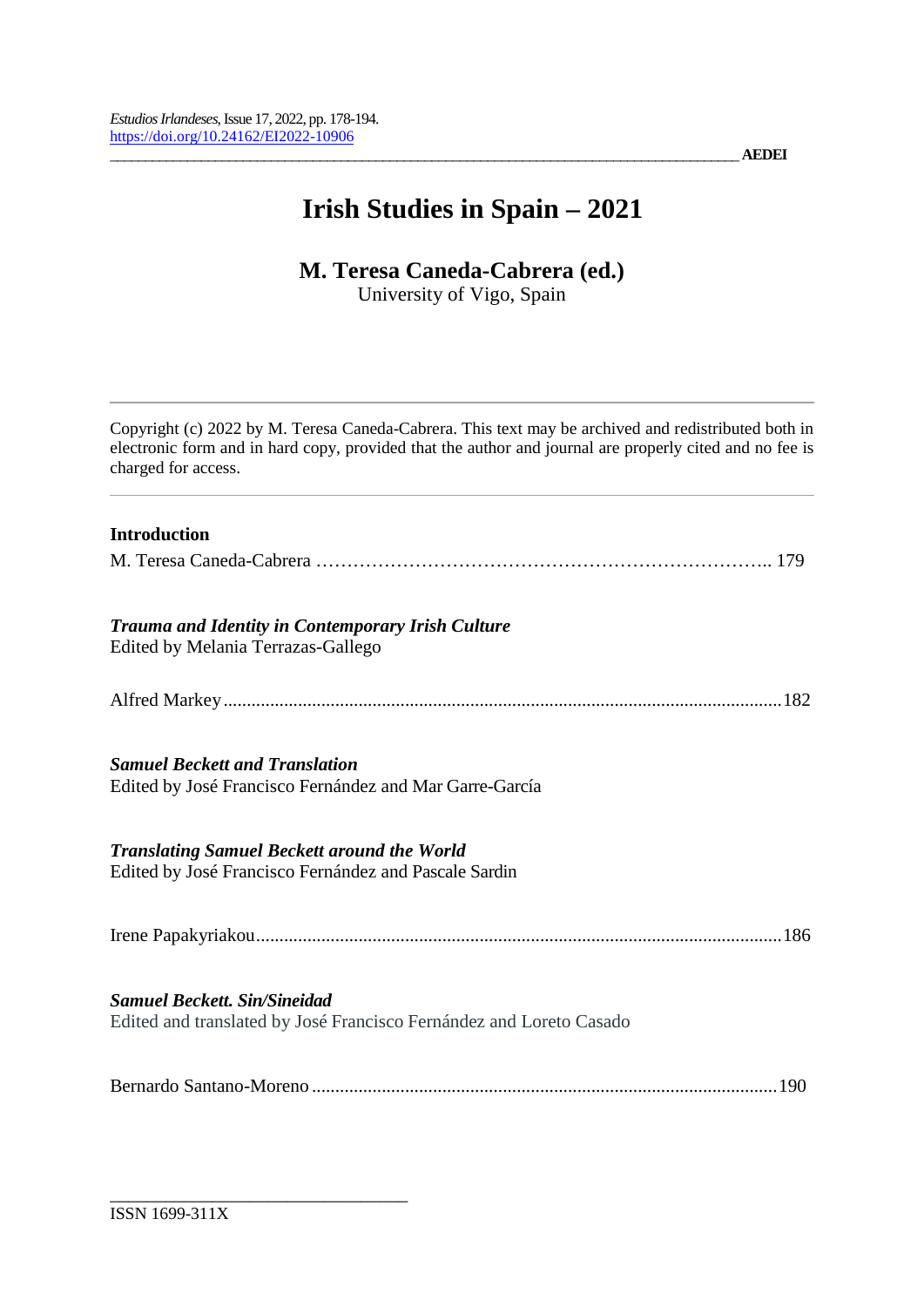#### **Introduction**

If 2020 will always be remembered as the year when Covid 19 turned our world upside down, 2021 was the year we were all looking forward to as we hoped for a new time of healing and recovery. Still overwhelmed by the grief and loss we had experienced in the previous months, forced to live in the middle of unprecedented uncertainty on a global scale, one of the major challenges of 2021 has been (and continues to be as I write these lines in 2022) our having to cope with constant insecurity on many levels and in many different ways. In my role as the new chronicler for the section "Irish Studies in Spain", I wish, first of all, to recognize and celebrate the fact that we have managed to develop extraordinary capacities to resist, to be resilient and to produce resources that have enabled us to connect, to communicate and to collaborate productively despite an ever-changing scenario of unpredictable and often adverse circumstances.

As announced by María Losada Friend, in the prior issue of *Estudios Irlandeses*, many academic activities which should have taken place in 2020 were cancelled or postponed for 2021.This was the case of the 19th International AEDEI Conference: "Silences and Inconvenient Truths in Irish Culture and Society" organised by both the research project INTRUTHS FFI2017-84619-P (AEI/ERDF EU) and the research group NETEC that I coordinate, held finally as a virtual event hosted by the University of Vigo on May 27-28. Although, initially, we were all extremely disappointed at the idea of missing the camaraderie and academic nourishment that AEDEI meetings always provide, the 19th International AEDEI Conference proved to be another lively online event which (even if it could never aspire to replace the spirit of our in-person gatherings) provided ample food for thought and inspiration and managed to transform the annual conference of the *Asociación Española de Estudios Irlandeses* into a virtual meeting livestreamed for a global audience.

More than sixty papers, distributed in approximately twenty panels focusing on silence (denounced, revised, broken and resisted), were presented by delegates representing the work on Irish Studies being done at a large number of relevant academic institutions throughout Spain and also Portugal, France, Belgium, Germany, Norway, Sweden, Iceland, Turkey, Mexico, the US and Ireland (North and South). The conference program, which grouped papers together thematically*,* featured a panel session devoted to the anthology *Her Other Language* (2020) of writing by women from the North of Ireland on the subject of domestic violence and abuse which was followed by a lively discussion. This panel was organised and chaired by poet, translator and academic Lorna Shaughnessy and included the live participation of editors Ruth Carr and Natasha Cuddington as well as video-clips of several contributors reading from their work, recorded specially for the occasion. Keynote speakers included poet Mary O'Malley, whose engaging reading and moving reflections on "the hospitality of the imagination" appropriately set the tone for the rest of a conference held after inhospitable months of lockdown; the distinguished American professor and renowned Joycean scholar, Vincent J. Cheng, whose insightful "Silence, Ireland, and James Joyce" resonated powerfully with several panel discussions and other lectures; the film director Maurice Fitzpatrick whose thoughtprovoking and timely "The Northern Minority" shed new light on the ongoing debate over negotiations and power in Northern Ireland and the journalist Caelainn Hogan, whose compelling discussion of Ireland's "shame-industrial complex" highlighted the relevance of the topic of silence and inconvenient truths in Irish culture and society and fittingly marked the closing of the conference. Doubtless, the support provided by institutions and funding bodies like the Irish Embassy in Madrid, EFACIS and the Department of English of the University of Vigo, together with the encouragement and generosity of all the plenary speakers and panelists, who participated in technical rehearsals, was essential to guarantee that this conference, like the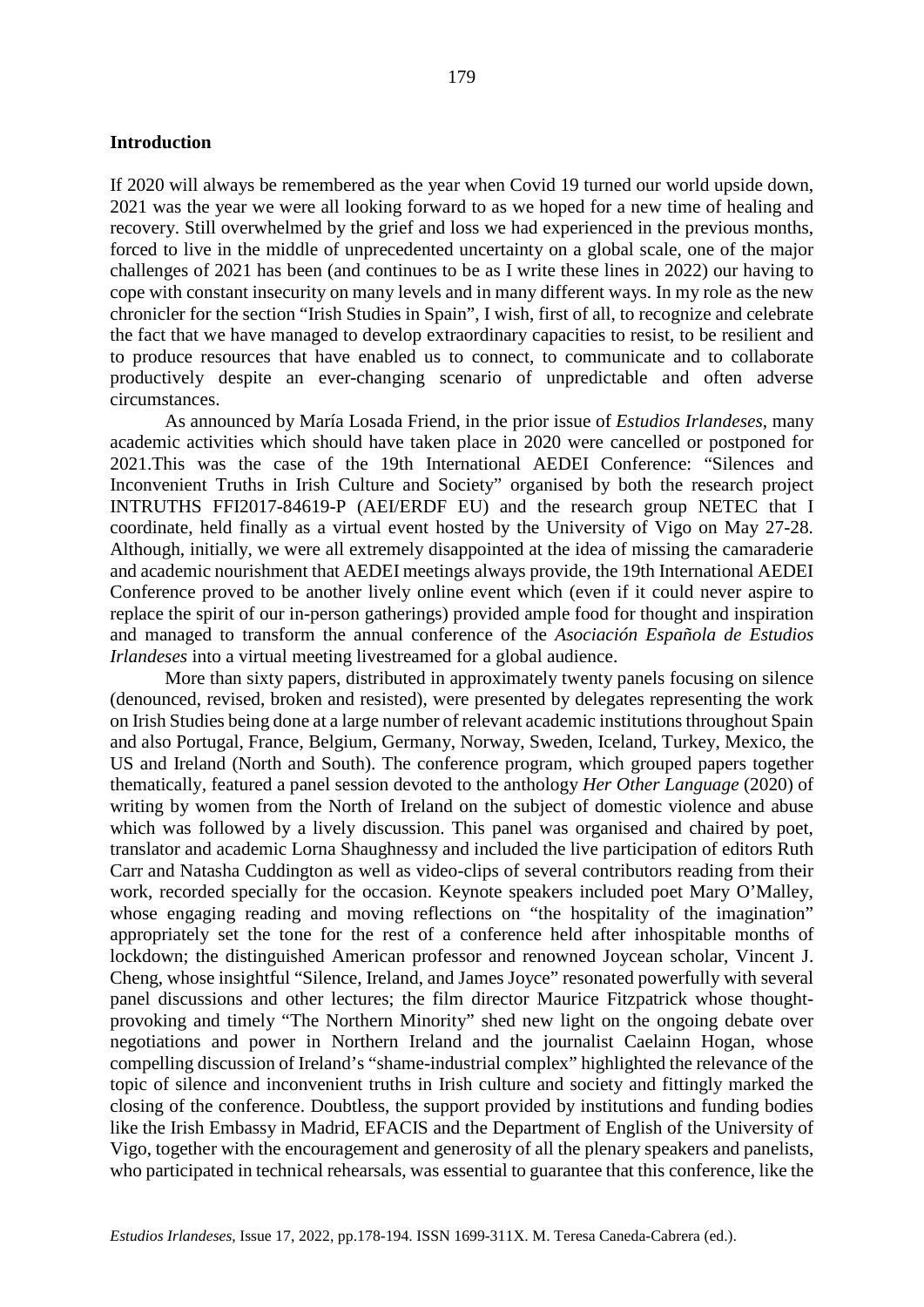eighteen previous editions, would provide (albeit virtually) a productive forum for debate and discussion with eloquent and stimulating responses. For those who missed it, the 19<sup>th</sup> AEDEI International Conference can be accessed at: <https://tv.uvigo.es/series/60db1e52d5e35a5917581a39>

The good health of Irish Studies in Spain throughout 2021 has been maintained thanks to the efforts of individuals, many of them hard-pressed academics, and institutions which continued to organise virtual events and participate in online activities. The year started with a fascinating virtual exchange of ideas around Irish culture hosted by the Irish Embassy in Madrid to mark St. Brigid's Day: an online discussion on Irish Women in Literature with writer Emilie Pine in conversation with AEDEI President Pilar Villar Argáiz. Another online event of the series, held a month later, also enthusiastically introduced by former Ambassador Síle Maguire and conducted by 2021 John Broderick writer-in-residence Keith Payne, provided a most interesting discussion of Tim Fanning's *The Salamanca Diaries: Father McCabe and the Spanish Civil War*. In February, under the auspices of the EFACIS Itinerary, which carried on as a "digital itinerary" supporting lectures, seminars, book clubs, and other related events, Pilar Villar-Argáiz organised the readings of novelist Donal Ryan and poet Colette Bryce in conjuction with the MA Programme in English Literature and Linguistics at the University of Granada.

One more year, a new issue of *Estudios Irlandeses*, number sixteen, saw the light on Saint Patrick's Day. The new editorial team led by Marisol Morales Ladrón (University of Alcalá) as general editor with Asier Altuna-García de Salazar (University of Deusto) and Auxiliadora Pérez-Vides (University of Huelva) as managing editors, put together an exciting volume which featured a large number of scholarly articles, on a rich variety of topics (posthumanism, sexual abuse, transnational precariousness, subjectivity), genres (Irishlanguage tales, photography, non-fiction essays, satire) and writers (Mia Gallagher, Claire Boylan, Seamus Heaney, Paul Muldoon, Samuel Beckett, Brian Friel, Emer Martin, Anne Enright and John Banville among others). The new issue included an interview, a translation, a think piece and the year in review in Spain and around the world, and also a new section, an annual report on literary and cultural events in Ireland.

Ireland's national day was commemorated throughout Spain in different and unusual ways. *El Arpa Media* hosted an online event with the participation of Madrid-based Irish actor Denis Rafter, as well as Irish musicians living in Madrid and members of the pop-up Gaeltacht group. Partnered up with the Electronic Dictionary of the Irish Language (eDIL), they provided illustrated slides of historical Irish words related to Spain and recited a Tagore poem translated by Yeats, accompanied by Indian dancing. In Barcelona, the *Iomramh Association* celebrated the launch of a new *currach*, the iconic traditional rowing boat of Ireland, which Irish artist Mark Redden built from salvaged materials during the pandemic. The boat, named *Saoirse*, or Hope in Irish, is destined to help combat plastic pollution in the sea by serving as a scientific research vessel. On the same day, in A Coruña, the *Amergin Institute* celebrated an altogether different launch: a volume of essays in honour of its founder, Antonio R. de Toro Santos, who acted also as director of this Irish Studies institute until 2018. Among other colleagues and friends, the volume editors María Jesús Lorenzo Modia, Miguel Alonso Giráldez and Eduardo Barros Grela participated in this emotive event.

Also in March, the María Zambrano Centre of Transatlantic Studies UMA-ATECH of the University of Málaga awarded the first Kate O'Brien Prize of the Centre of Transatlantic Studies of the University of Málaga to Pilar Iglesias Aparicio for her work "The Magdalene Laundries in Ireland and the Centres for the Protection of Women in Spain: Examples of the Sexual Repression Policy and the Punishment of Women". The second prize was awarded to "'In Word and Deed': Literature and Revolution in Modern Ireland and Spain–1913-39", by James Heaney, from Carlow College (Ireland). Later in the year, on June 28, the María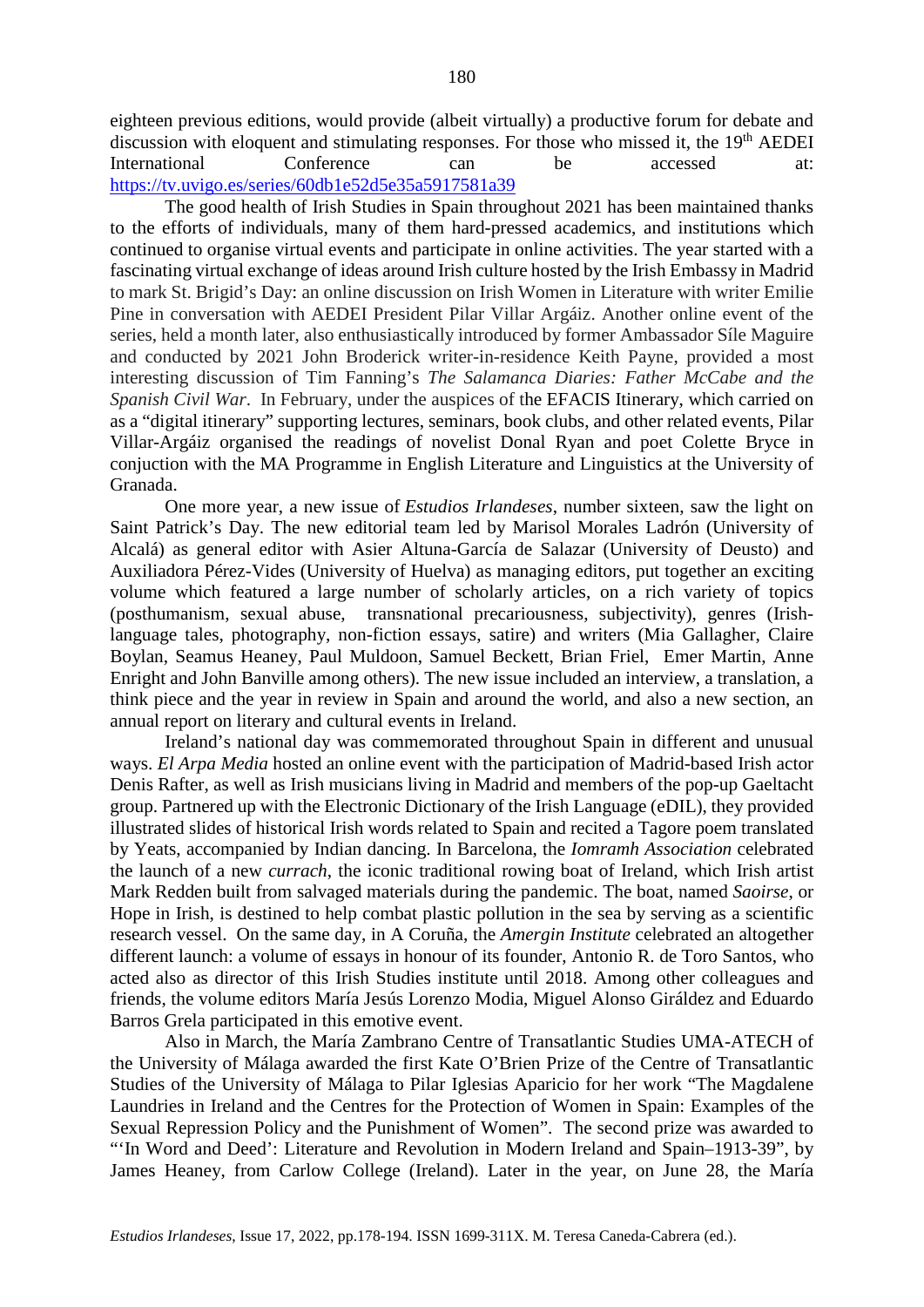Zambrano Centre hosted a virtual talk by award winner Pilar Iglesias in which the scholar and activist provided overwhelming revelations of a shared institutional (Catholic) culture of abuse as she explored policies of punishment and repression of women in Ireland and Spain in the twentieth century.

In April, Auxiliadora Pérez Vides and José Carregal Romero (University of Huelva) organised, via Zoom, the "International Seminar: Cultural Waves in Ireland and Irish Studies" in collaboration with research projects Bodies in Transit 2 and INTRUTHS, research group *Teoría y Estudios Culturales* and several other funding bodies and research centres linked to the University of Huelva. The stimulating programme of this two-day seminar, attended by an international audience, included well-known scholars such as Carolina Amador Moreno (University of Bergen), Maureen O'Connor (UCC), Gerardine Meaney (UCD) and the writer Catherine Dunne. The next several months witnessed more encouraging developments in relation to the international and interdisciplinary character of Irish studies in Spain with AEDEI members participating at a myriad of events (ACIS 2021, ABEI webinar series, German-Irish Studies Itinerary, 27th International James Joyce Symposium, XVI Symposium of Irish Studies in South America, EFACIS 2021 and AFIS 2021) and many gatherings and seminars being organised at different institutions. In September, the Centre of Irish Studies Banna/Bond at the University of La Rioja hosted the "IV International Seminar on Contemporary Irish Literature and Film", with speakers Stephanie Schwerter, (Polytechnic University of Hauts-de-France), and writer Emer Martin, followed in December by the "IV International Seminar in Irish Theatre and Performance" with the participation of Loredana Salis (Università di Sassari) and David Clare (Mary Immaculate College, University of Limerick). Both events were organised by the head of the centre, Melania Terrazas Gallego. At the University of Santiago de Compostela, the Research Project "The Animal Trope: An Ecofeminist Analysis of Contemporary Culture in Galicia and Ireland" led by Manuela Palacios hosted the lecture "Witness Trees: Postcolonial Landscapes in Irish Poetry", by Lorna Shaughnessy (National University of Ireland, Galway).

The intellectual energy generated by Irish Studies in Spain from different geographical areas and cultural fronts is clearly illustrated also by the publications on a diversity of topics which saw the light in 2021. These include the translation of Eoin O'Duffy's *Crusade in Spain* (1938), annotated and introduced by Carlos Villar Flor, in the collection "Armas y Letras" published by Amarú Ediciones (Salamanca); *A Different Eden / Un Edén diferente: Ecopoetry from Ireland and Galicia*, a timely bilingual anthology of Irish and Galician eco-poetry edited by Keith Payne, Lorna Shaughnessy and Martín Veiga and published by Dedalus Press and a new Spanish translation of *Lessness/Sans* by Árdora Ediciones (Madrid) containing four versions of the same text: Beckett's original *Sans* (1969), translated by Loreto Casado, and Beckett's original *Lessness*(1970), translated by José Francisco Fernández. The field of Beckett Studies has been exceptionally fruitful this year with two edited collections of essays by the leading scholar José Francisco Fernández from the University of Almería, *Samuel Beckett and Translation* (Edinburgh University Press) edited by Fernández and Mar Garre García, which includes especially commissioned contributions by three translators who worked with Samuel Beckett, and *Translating Samuel Beckett Around the World* (Palgrave Macmillan). This unprecedented critical volume reveals unknown aspects of Beckett interacting with translators of his work in countries such as Argentina, Israel and Italy and provides examples of Beckett's presence in China, Turkey, India and Pakistan.

In November, AEDEI board member José Carregal Romero published his monograph *Queer Whispers: Gay and Lesbian Voices in Irish Fiction* with UCD Press. Praised by Emma Donoghue as "an intelligent and insightful analysis" and "a crucial study", *Queer Whispers* is the first comprehensive survey of gay and lesbian-themed fiction in Ireland, from the late 1970s until today. The book, launched online with author Carregal Romero and critically acclaimed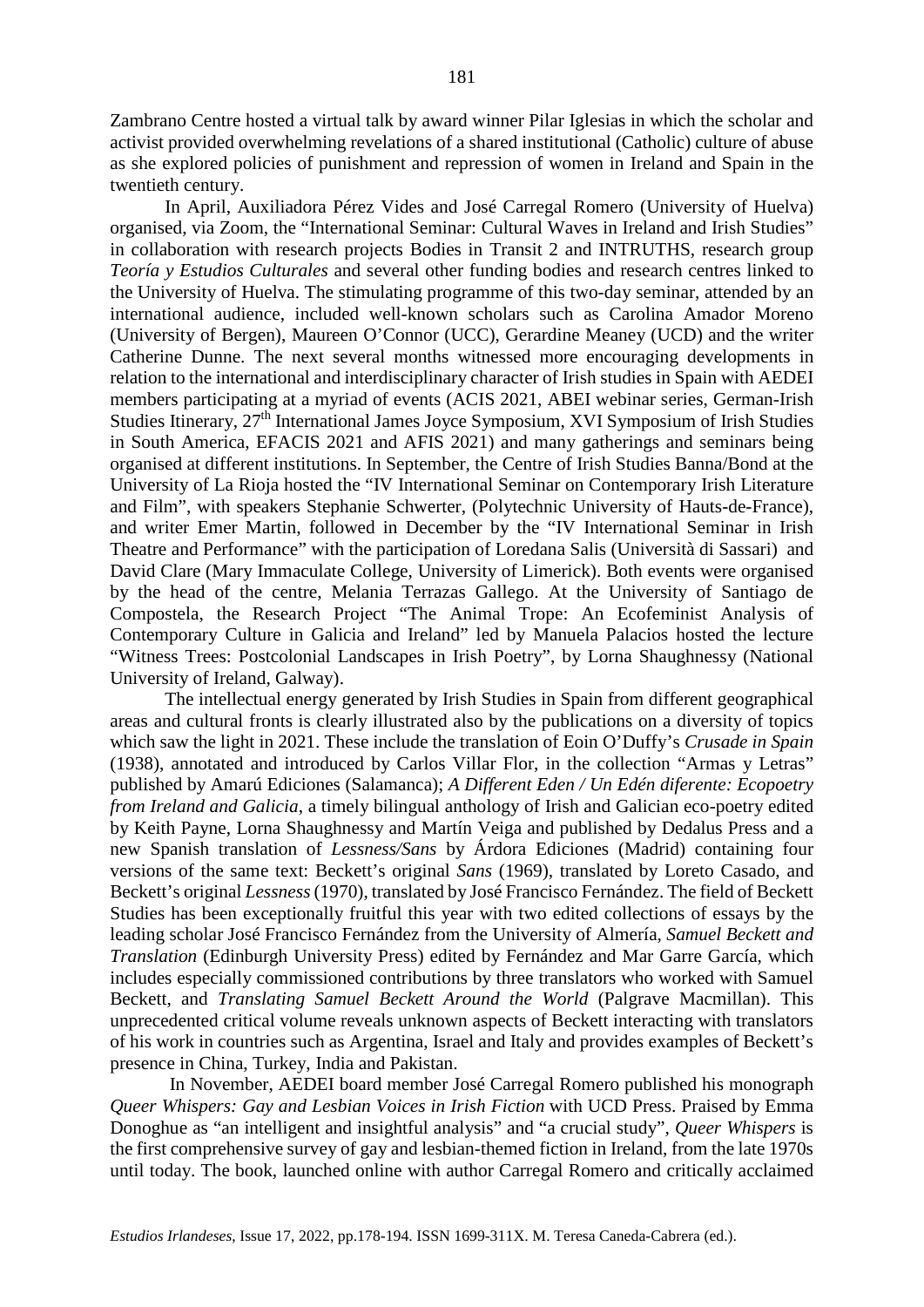fiction writer and poet Mary Dorcey engaging in lively conversation with novelist and scholar Eibhear Walshe, was attended by proud Spanish colleagues and a representative of the Irish Embassy, First Secretary Paula Molloy, who congratulated the author on his achievement. *Queer Whispers* is but a remarkable example of how the work of Irish Studies scholars in Spain contribute to reflect the rapidly changing realities in Ireland.

On a more personal note, as I conclude my first report of Irish Studies in Spain I would like to take this opportunity to welcome the new Irish Ambassador, his excellency Frank Smyth, whom I had the opportunity to greet in person when he visited Vigo last November. We were specially honoured to host him at the Faculty of Philology and Translation of the University of Vigo where he met with students of Irish Studies, from our undergraduate and graduate programmes, and confirmed his wish to continue working together to keep the connection between the Embassy and AEDEI alive and vibrant. The AEDEI community hopes to meet him officially on the much awaited occasion of the next conference in the beautiful Unesco World Heritage city of Burgos in early June. We all look forward to gathering again at what promises to be a most memorable (in-person!) event, the 20<sup>th</sup> International AEDEI Conference "Ireland in Transformation (1922-2022)".

**M. Teresa Caneda-Cabrera** is a senior lecturer in English at the University of Vigo. She is the author of a monograph on *A Portrait of the Artist as a Young Man*, the editor of *Vigorous Joyce: Atlantic Readings of James Joyce* and has been a member of the Editorial Board of *European Joyce Studies* since 2008. Her more recent work has appeared in collections of essays published by John Benjamins, Brill-Rodopi, Palgrave-Macmillan, Routledge and Bloomsbury and journals such as the *James Joyce Quarterly*, *Interventions*, *Translation Studies, Translation and Literature* and *Atlantic Studies*. She has coordinated the State and ERDF funded Research Project "INTRUTHS: Inconvenient Truths: Cultural Practices of Silence in Contemporary Irish Literature" and since September 2021 she is the Principal Investigator of "INTRUTHS 2: Articulations of Individual and Communal Vulnerabilities in Contemporary Irish Writing" PID2020-114776GB-I00 MCIN/AEI.

[tcaneda@uvigo.es](mailto:tcaneda@uvigo.es)

**<https://orcid.org/0000-0001-5194-1060>** 

*Trauma and Identity in Contemporary Irish Culture* Edited by Melania Terrazas-Gallego Peter Lang: 2020. 314 pp. ISBN: 97-81-789975-57-4

**Reviewer:** Alfred Markey (University of León)

Speaking at a Shared Island Forum event in December 2021, Northern Irish comedian Patrick Kielty recounted how, in preparation for a film he was making for the BBC, he visited in July a young Belfast loyalist, Joel Keys, and that before he knew it he found himself in the unfamiliar role of helping to prepare a  $12<sup>th</sup>$  bonfire. Invited back for the  $11<sup>th</sup>$  night, in some discomfort he watched it burn, regulation tricolour included. Reflecting afterwards, he was unsurprised at the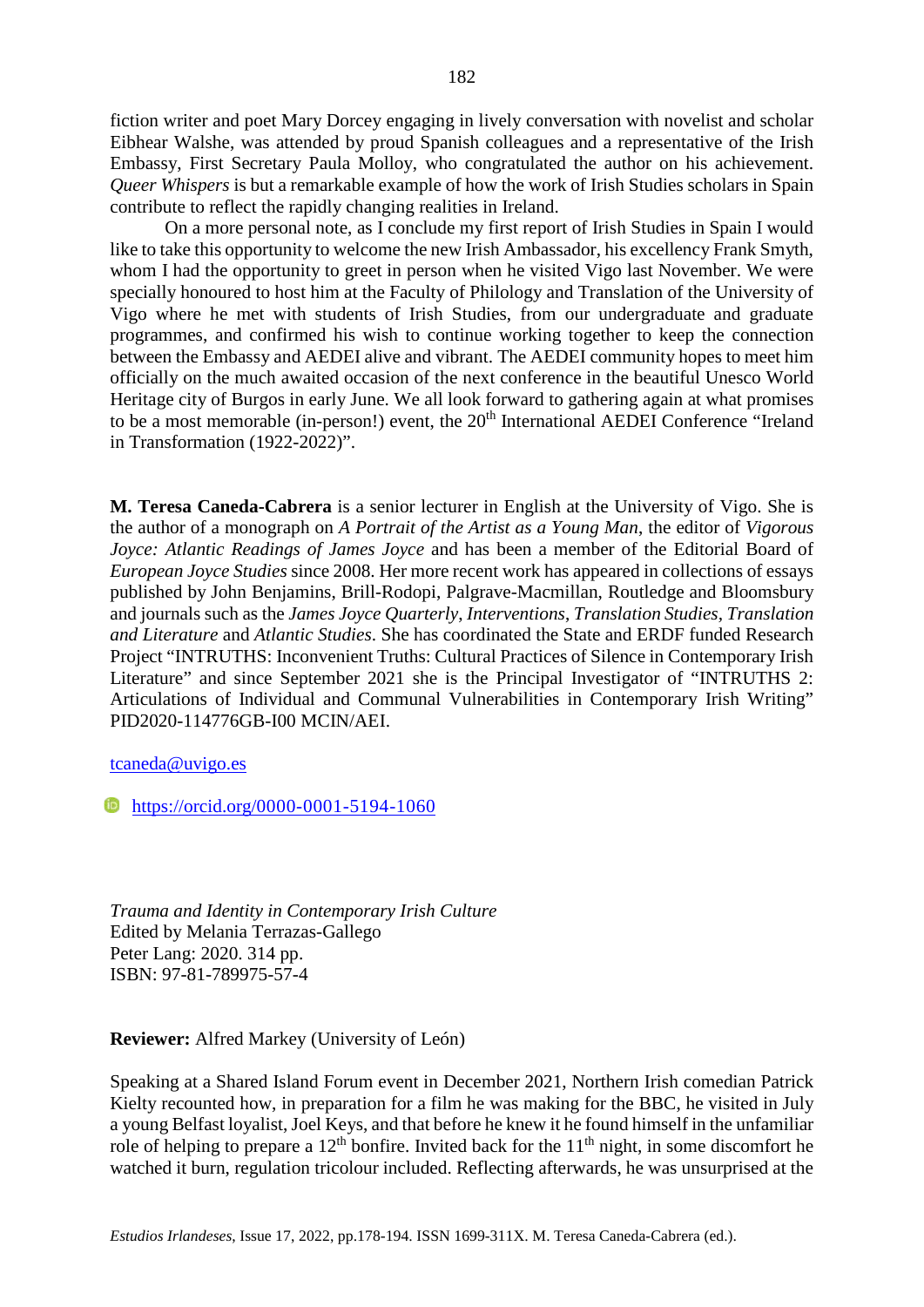rejection of Irishness but struck by "how warmly I was welcomed, the genuine appreciation for making an effort to come and talk and the openness about what we had in common and what we didn't". As Kielty explains, this and other interviews (including one with a former commander of the UDA, the organization which had killed his father, and another with the granddaughter of Jean McConville, the 37 year old widowed mother of ten young children kidnapped and shot by the IRA in 1972) led him to realize the degree to which people in Northern Ireland today are suffering from "transgenerational trauma". Admittedly, although the film was initially meant to be about the next generation in Northern Ireland, the experience of tentatively crossing the so-called peace lines showed him this was impossible without first addressing the traumas of the past, "challenging ourselves to go beyond our own comfort zones" in order to consider "what we're prepared to give up to make things better for others and ourselves".

For individuals as for communities like Northern Ireland, or Ireland as a whole, the nature of trauma is complex and deeply entangled with identity and memory as it grapples with the toxic legacy of, not only political violence, but also of an authoritarian native church happy to turn a blind eye to multiple abuses; of the systematic neglect and mistreatment of women and children in State institutions; or of the foundational violence of colonial conquest without which, some would claim, it is impossible to fully understand multiple signifiers of transgenerational trauma. Multidimensional and multilayered, the traumas are as complex as the identities of the island itself. With the delicately balanced stability achieved over the years of the Peace Process in jeopardy, amid rising tensions over the fallout from Brexit and the Irish Sea border, as we turn to a long decade of half-century "commemoration" of the worst of the Troubles, how we negotiate our narratives of grievance, our traumas and our identities will determine the future.

In light of the realization that at this delicate moment of history in Ireland we are finally coming, at least in theory, to an understanding of the importance of dealing with trauma, identity and memory, the recent publication of the volume of essays *Trauma and Identity in Contemporary Irish Culture* in the Reimagining Ireland Series from Peter Lang is particularly welcome. Marked by a plurality of voices, it has an exciting range of contributions on Literature and Film, Memory and Digital Archives, History, Music, and finally Creative Writing. In essence, the book gives us exactly the three successive steps which medical experts call for in dealing with trauma and identity: knowledge or understanding, dialogue and creativity.

Appropriately structured into the five abovementioned themes, the book initially provides us with the means by which to understand and gain knowledge of trauma and how it is manifest in relation to identity, before shifting the focus towards dialogue and creativity. All of this encourages the reader to cross discursive territories in conscious elaboration of a critical practice which, as editor Melania Terrazas indicates in her introduction, allows for "a basis for action" (5). Linda Connolly suggests in her preface that Terrazas's introduction "will be an indispensable reference point both in this field and for future studies of trauma and memory in the interdisciplinary arena of Irish studies" (xii). This will be so particularly in view of the emphasis placed on ethical content, and on the proposal that scholarship is not at odds with the taking of concrete action.

The three essays comprising the first section are especially useful for providing the reader with a sound theoretical grounding from which to understand trauma in Literature and Film. Asier Altuna-García de Salazar's expertly wrought chapter reveals how, with regards to sexual politics, John Boyne deftly teases out the relationship of structures of power to trauma and silence, while proposing storytelling as a model for creative recasting with the curative potential to undo the legacy of the past. Ruth Barton also considers how a particular artistic form can be employed to confront trauma, specifically the deep scar of the Famine, but does so highlighting how this requires an appropriate vehicle. This is not, she shows, that chosen by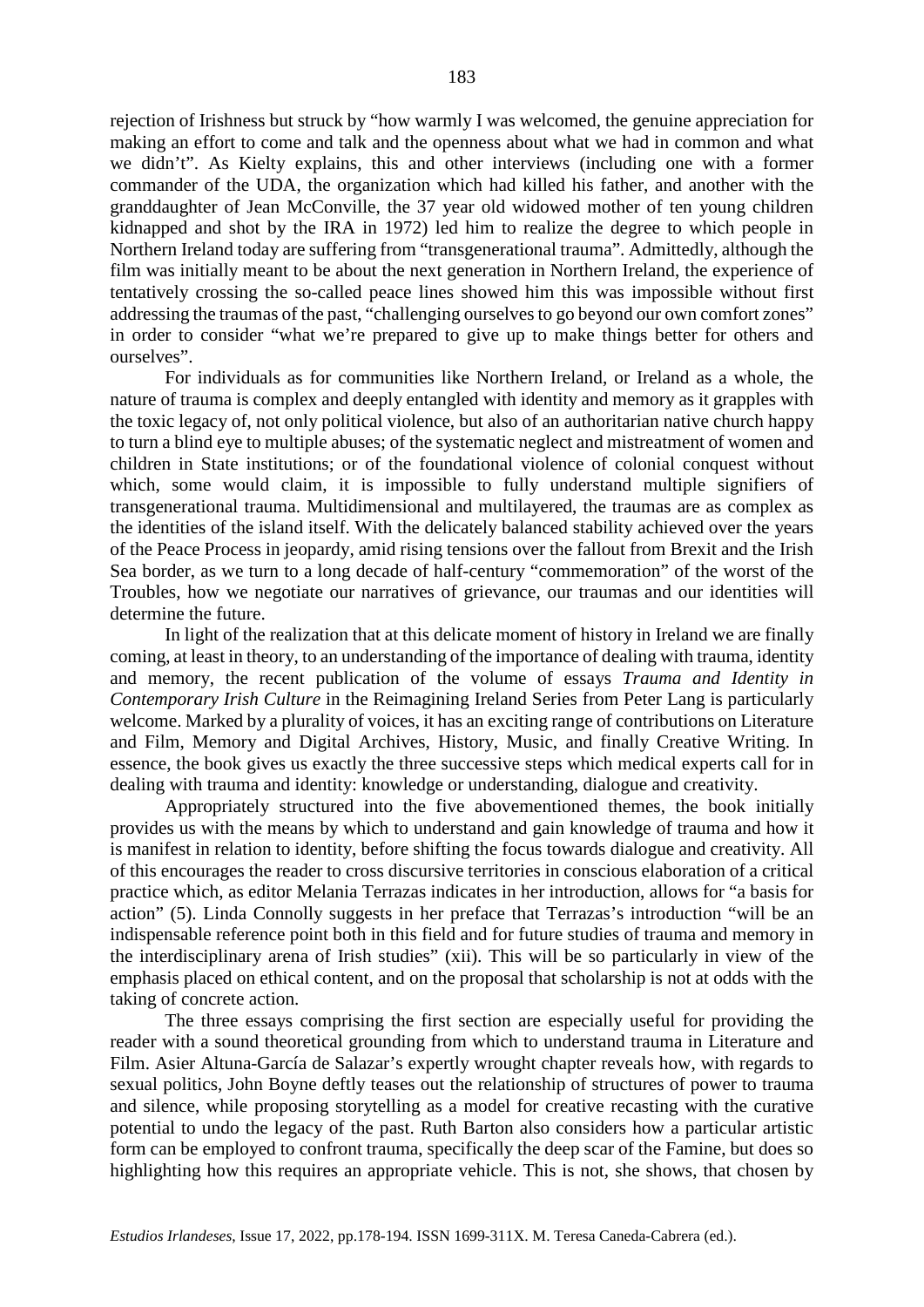184

exploration of female migration astutely highlights how real healing has yet to be achieved. Ably combining the examination of a broad range of fictional texts with ethnographic resources, Barros's intellectually plural perspective contributes significantly to our understanding of trauma and female migration in Ireland.

The balance and diversity of the volume are apparent in the essays on history and music. Síobhra Aiken and Eunan O'Halpin both deal with the 1916-1923 period and their ample use of archival material lends their contributions notable authority. Focusing respectively on the treatment of trauma in female revolutionaries and on two key male political figures who had seen war action (W. T. Cosgrave and Seán Lemass), taken together they give us fresh insight into this crucial period and show how while trauma was widespread, the nature of its manifestation and its treatment varied greatly, determined especially by gender and social class. The contributions from musician Fintan Vallely and scholar David Clare draw attention to the increasing protagonism of music in shaping contemporary notions of Irishness. Clare highlights the diverse origins of key figures such as Phil Lynott, Bono and Sinead O'Connor and how childhood trauma resulting from race and religious discrimination, violence and addiction influenced significantly the content and form of their work, and hence, given their impact, our understanding of Irish identity in more heterogeneous terms. A well-known musician, critic and commentator on Irish music, Vallely reads the history of traditional music as one of ideological struggle marked by an inferiority complex, but identifies in the recent emergence of female players a new potential for an enabling "ongoing negotiation and reconfiguration" (209).

In line with good practice on trauma, the book concludes with dialogue and creation. In effect, this serves as a coda which, rather than offering closure, highlights how trauma demands a constant process of dialogue and healing, evident in Pat Boran's final poem and stimulating interview conducted with editor Terrazas. Novelist Emer Martin provides a reflection on her own work and the recurring theme of addiction and alcoholism. Her striking front cover image, "Crossing Borders", of a besmirched female face behind barbed wire provides a haunting visual counterpoint to a timely collection of essays which rewards attentive reading.

Martin's image and title illuminate a further fascinating section worthy of final attention, that comprised of an article on The Prisons Memory Archive oral history project from Lorraine Dennis and another on the Blanketmen and Women social media page from Patrick J. Mahoney. In both we find the direct testimony of former "Troubles" prisoners. Both are valuable for providing raw evidence of the impact on mental health of the conflict. They are, however, significantly different. And this difference is, I feel, of relevance to what we take away from this instructive collection. Dennis, a practitioner in peacebuilding and conflict transformation, uses a less academic idiom than that evident in the polished prose of Mahoney. Dennis is, nonetheless, scrupulously careful in her attempts to, echoing Martin, cross borders and employ discursive frameworks and vocabulary which facilitate the building of "empathy and understanding in a divided society", in accordance with what is acknowledged locally and internationally as best practice in storytelling for conflict resolution (82). And she concludes evoking ethical principles designed to "safeguard the process" (100).

Mahoney, by contrast, strikes a dissonant, irredentist note. It is, by times, touching to read of the health problems of the elderly ex-IRA prisoners occasioned by the use of toxic cleaning chemicals by prison guards, of their severe memory loss, or to witness the awkward handling of unfamiliar tools such as computer keyboards. In these, empathy can be found. Mahoney seldom, however, uses language other than that which echoes and seeks to perpetuate the *esprit de corps* of those tough times in prison and thus reinforce group identity. The language of the men behind the wire, that of a siege mentality dominates throughout with,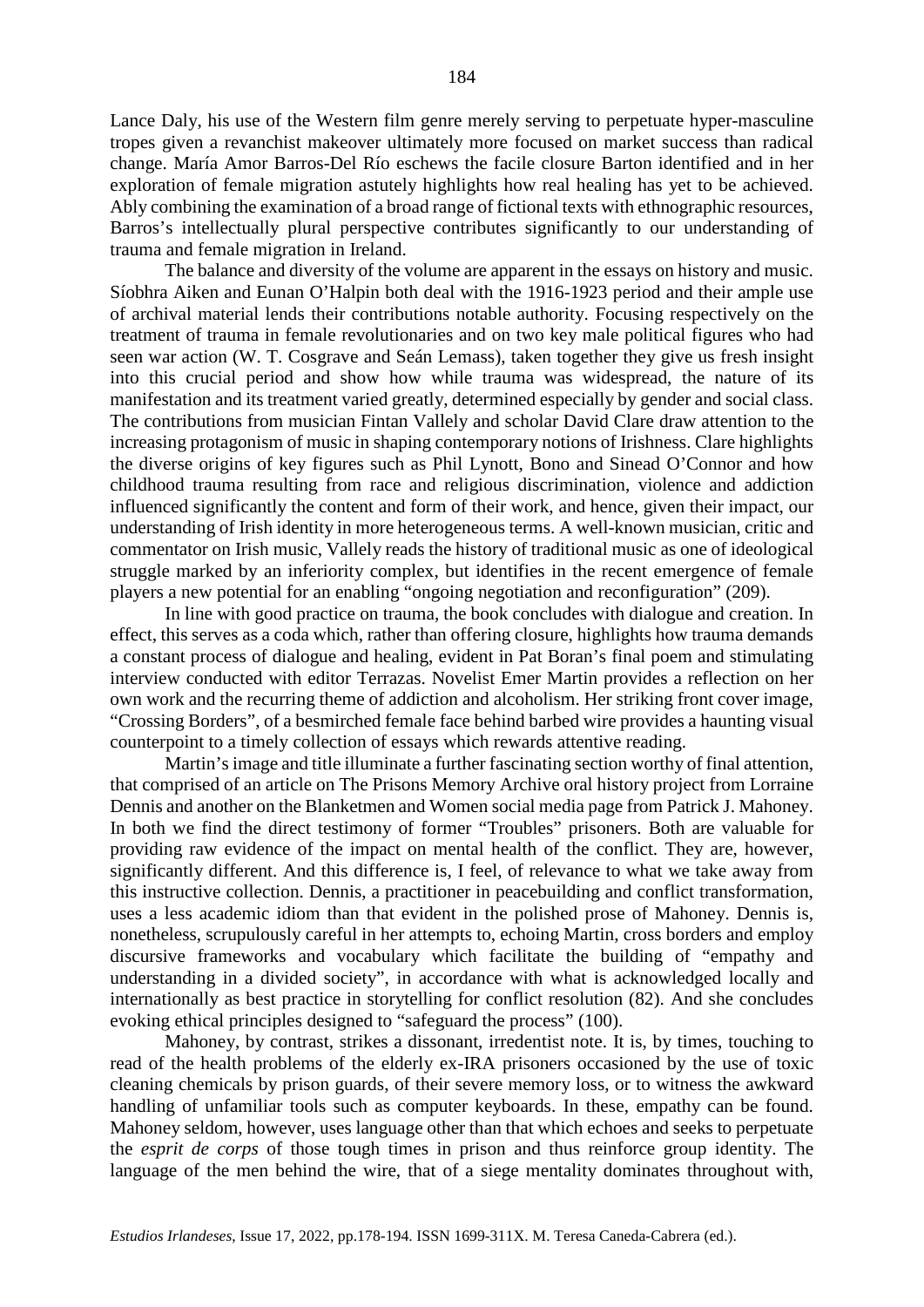gestures towards "healing intercommunal rivalries" notwithstanding, the primary aims appearing to be a desire to "mobilize" the community, challenge that which can "threaten group identity" (103), "keep the group focused on the collective history of the period of protest", "provide a safe space" and "help both themselves and their former comrades" (110). References beyond the group are never to the other side of the Northern conflict, but instead, for example, to the legitimizing association with ex-prisoners from South Africa's Robben Island. Mahoney does give us a fascinating and erudite insight into the real traumas of these ex-combatants, and he does contest post-conflict discourse's tendency to only focus on innocent victims, but it is fair to say that, as a strategy with which to look to a future beyond trauma, his approach offers less hope for reconciliation and healing and a less serviceable "basis for action", to echo Terrazas, than that promoted by, for example, Patrick Kielty in his admirable attempt to go beyond his own comfort zone (5).

Given the increasingly interdisciplinary nature of Irish Studies, it is appropriate that this volume should cover a range of thematic and disciplinary areas and should engage with a diversity of theoretical discourses. The selection of themes and approaches is broad and judicious. That said, in view of the fact that the principal focus of the collection is the theme of trauma, and of the importance to the understanding of this phenomenon of contemporary medical research, the book could have benefitted from a greater engagement with the growing and relevant field of medical humanities. Concepts such as culture and identity, central concerns of this volume, are also key protagonists of this emerging area of scholarship. This is, however, but a minor quibble. In sum, *Trauma and Identity in Contemporary Irish Culture* is highly relevant, rigorous and consistently enjoyable. It makes a valuable contribution to our understanding of trauma and identity in Ireland today, the importance of which cannot, in our current predicament, be overstated.

#### **Works Cited**

Kiely, Patrick. "Comedian Patrick Kielty Addresses the #SharedIsland Forum." *YouTube*  (January 06, 2022)*.* <https://www.youtube.com/watch?v=wXAZgfHtvdc>

**Alfred Markey** is a lecturer in English at the Department of Modern Languages of the University of León, Spain. He previously taught at the Jaume I University of Castelló and at the universities of Vigo and A Coruña. His research has focused on the work of Seán O'Faolain and of critics such as Edward Said and Roy Foster, with a special interest in the topics of Ireland and Postcolonialism and more recently the relationship between the humanities and medical science and environmental studies. His latest publication "Irish-American Patriotism: The Transatlantic Politics and Humanist Culture of Colum McCann" (*REN* 24: 2020) addresses the figure of the public intellectual and explores McCann's concept of identity and the values of trans-national and universal solidarity.

[alfred.markey@unileon.es](mailto:alfred.markey@unileon.es)

**b** <https://orcid.org/0000-0001-9793-0148>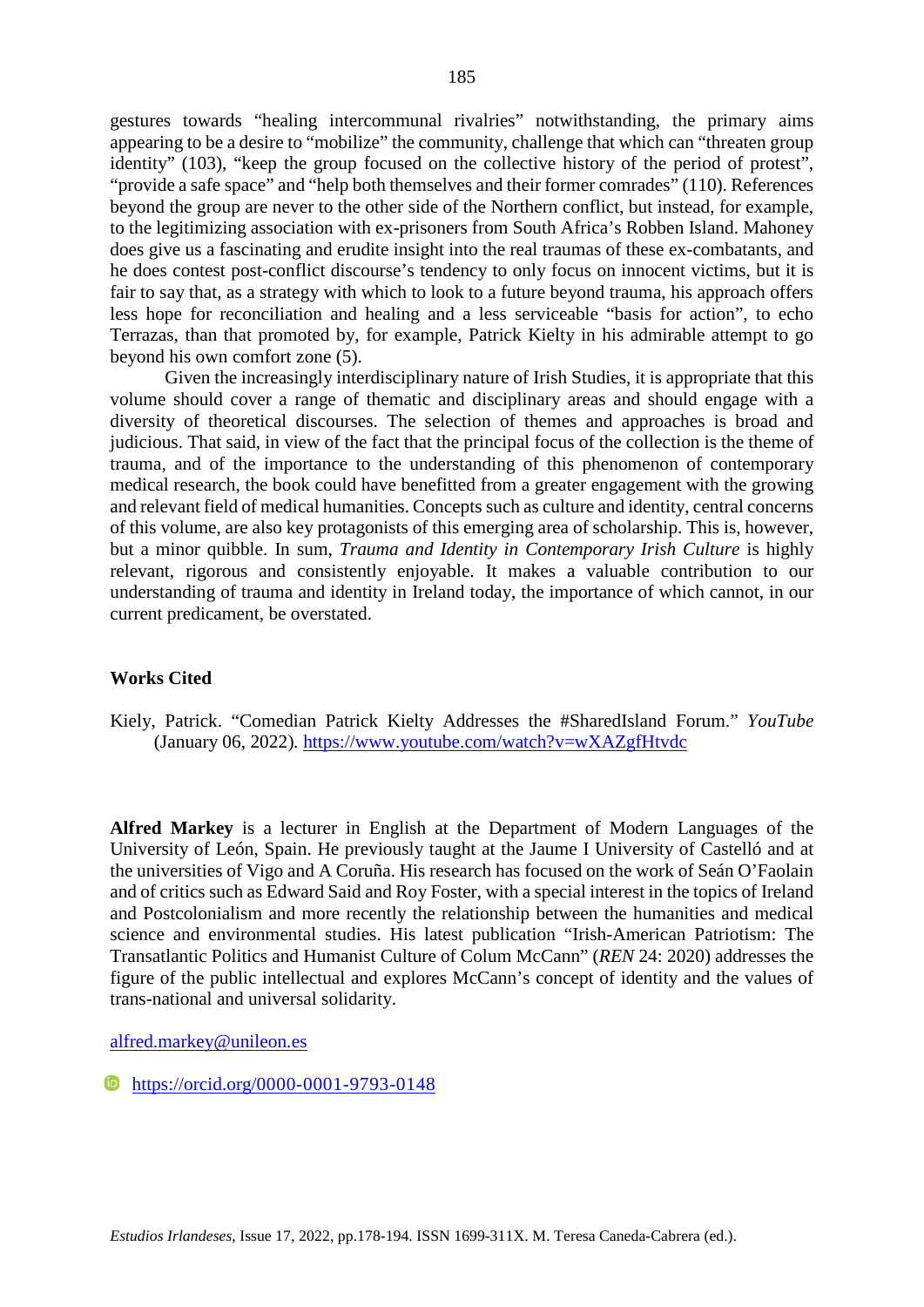*Samuel Beckett and Translation* Edited by José Francisco-Fernández and Mar Garre-García Edinburgh University Press, 2021. 280 pp. ISBN: 978-14-74483-82-7

*Translating Samuel Beckett around the World* Edited by José Francisco-Fernández and Pascale Sardin Palgrave Macmillan, 2021. 263 pp. ISBN: 978-3-030-71729-2

**Reviewer:** Irene Papakyriakou (Centre of Modern Languages-University of Nicosia)

The two 2021 edited collections of essays titled *Samuel Beckett and Translation* and *Translating Samuel Beckett Around the World* contain the ripe fruit of original scholarly work written in response to the presiding topic of the  $5<sup>th</sup>$  International Conference of the Samuel Beckett Society ,"Samuel Beckett and Translation" held at the University of Almería in May of 2019. In the foreword to *Samuel Beckett and Translation*, José Francisco Fernández and Mar Garre García appropriately explain that translation is "not just an ancillary feature of [Beckett's writerly] activity, but a central aspect of his essence as a writer, one of the pillars of his poetics, and a method to engage in a practical and fruitful way with his texts" (2). With a deep sense of indebtedness, the editors clarify that Sinéad Mooney's 2011 monograph, *A Tongue Not Mine*, contains the earliest traces of this significant paradigm shift in Beckett Studies. Like Mooney's monograph, *Samuel Beckett and Translation* includes original work that efficaciously dissects well-known controversies and explores new critical discrepancies which can be said to spring from the characteristically "palimpsestic quality of many of [Beckett's] books" (3). As Nadia Louar and José Francisco Fernández have put it, Beckett's "linguistic restlessness" triggers off "the comings and goings between different genres and different media" (9). Likewise, the editors claim: "we want to immerse the reader in this abrupt territory identified by Mooney. Once the systematic knowledge of Beckett's translation has been mapped out, our aim is to explore the contradictions and inconsistencies that remain" (8). The use the verb "immerse" is most appropriate here since each individual contribution does manage to engross the reader in intriguing hermeneutic cross-pollinations, "*the comings and goings*" (my emphasis) between Literature, Translation and Genetic Manuscript Studies.

In traversing, then, the volume's table of contents, we find thirteen chapters, distributed across three thematic sections: "Beckett's Self-Translations", "Beckett's Translations of Other Authors" and "Beckett's Poetics of Translation". The fourth section, "Commentary", comprises unique contributions by three renown translators of Beckett's works: Antoni Libera, Gabriele Frasca, and Erika Tophoven. The final section also features Alan W. Friedman's personal account on "what it means to translate Beckett" (10).

As regards the five chapters which constitute "Beckett's Self-Translations", we can say that each uniquely attests to Rainier Grutman's claim that Beckett "turned his manuscripts into bilingual laboratories" (quoted in Fernández and García 2021: 76). Taking the latter metaphor into account, we witness how each author debunks the assumption that the assemblage of bilingual textual bodies could have been based on a single, predictable formula. Specifically, through a meticulous examination of the redrafting process of all five sections in the *Pas moi* manuscripts, Shane O'Neil foregrounds, in chapter one, a variety of translational methods, which truly evince the inventive subtlety with which Beckett re-enacted "the original text's breathlessness and its complex rhythmic patterns" (27) into the French text.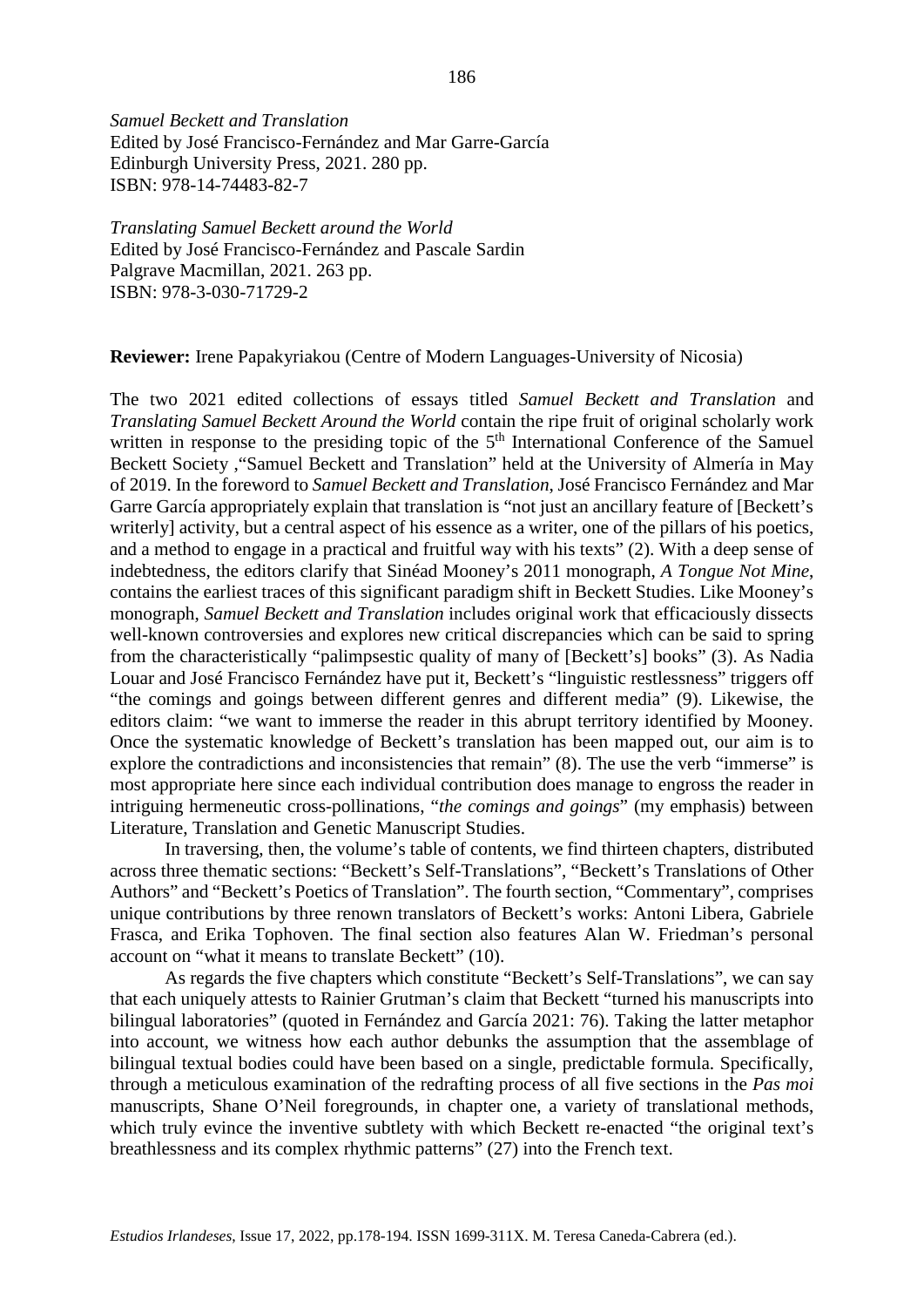In chapter two, Olga Beloborodova alerts us to the pitfalls of assuming that Beckett sweepingly applied what she calls the "impoverishment strategy" to all the self-translations of his later works by investigating the different genetic histories of *Play*/*Comédie* and *Film*. Her findings are crucial because they help us understand that over time, Beckett's systematic bidirectional self-translation of his oeuvre" had resulted in the development of a French style of writing "at the very least equally idiomatic and 'rich' as [that of] his mother tongue" (51). Consequently, both case studies, according to Beloborodova, cast a bright light on the way (self)-translation should be regarded: to wit, "as a constitutive part of a bilingual work's genesis as a whole"  $(50)$ .

Echoing the aforementioned position, the author of chapter three, Waqas Mirza, claims that "the study of Beckett's translations is far from being an exact science" which could yield definitive readings (56). Mirza's chapter, however, shifts our attention from Beckett's plays and film to prose – namely, to the *Trilogy*. Mirza demonstrates that pronominal differences between the French and English versions of the *Trilogy* influence "the representation of the protagonists' minds and discourse" (69). To provide an example, Mirza maintains that in *Molloy*, "Beckett's translation of the [French] first-person pronoun" into its English equivalent results in "a more fragmented and less assertive English self than its French counterpart" (69). Such an interpretation is of critical importance in that it unfolds several ontological possibilities underlying Beckett's translational decisions.

Unlike the three previous chapters which focus on Beckett's plays and film, Sławomir Studniarz's article concentrates on several poetic compositions written and translated by Beckett in the period immediately preceding and following WWII. What can be noted here is that Studniarz's minute exposition of the various degrees of acoustic, semantic and struactural (non-)equivalences between the French and English versions of each poem reads overall like a musical score. With regard to Studniaz's findings, we learn that Beckett's highly "sophisticated" orchestration "of sound and sense patterning" in the French versions is not found in their English counterparts with the "sole exception of 'elle viennent' and 'they come'" (87). Studniarz aptly discusses self-translators' poetic liberties in "rewrit[ing] their originals" – an act, which in the words of Rainier Grutman and Trish Van Bolderen, "in turn, can lead to a reversal, or at least a downplaying, of the hierarchy that normally favours the original over the translation, with neither version taking precedence" (quoted in Fernández and García 2021: 88). This key thesis, then, seems to align Studniarz's chapter with Beloborodova's own piece in which she claims that Beckett's epigenetic revisions of *Play* and *Film* were triggered by the need to translate them into French.

The last chapter in Part I, by Pim Verhulst, stresses the importance of analysing "Beckett's bilingual poetics of self-translation" (91) through the lens of collaborative translation - a dimension which has received little critical attention. In fact, Verhulst's use of the phrase "collaborative (self-)translation" crucially refers to Beckett's and Robert Pinget's creative decisions while translating *Embers* into French. Verhulst's comprehensive study of extant documents – like Beckett's correspondence with Pinget, the latter's unpublished memoir, and successive drafts of *Cendres* – illustrate that Beckett's rather bold revisions (whether in the form of additions or subtractions) took into account "matters of radiophonicity, intertextuality and style" (94). By contrast, Pinget's approach seemed more reserved, aiming primarily at sense-equivalence.

Part II of this volume, titled "Beckett's Translations of Other Authors" includes two first chapters on Beckett's English translations of poems originally written in Spanish and two final chapters dedicated to Beckett's English translations of other authors' works written in French. To be more specific, in Chapter 6, Patrick Bixby brings to the fore a largely overlooked critical encounter between two Nobel Prize winners, Gabriela Mistral and Beckett, and the possible impact this could have had on the latter's creative work. Indeed, Bixby encourages us to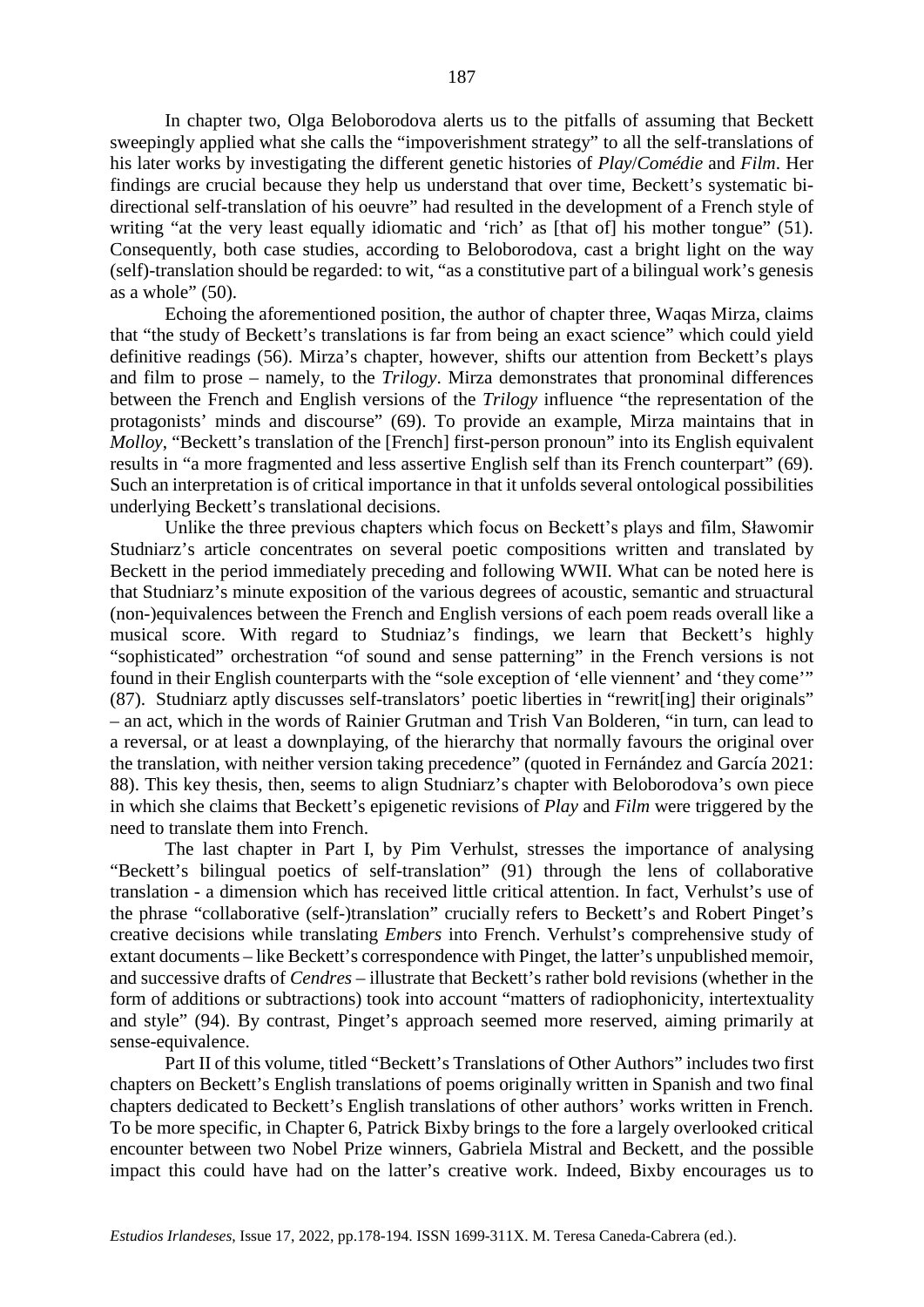interpret Beckett's translation of "Recado Terrestre" as an indirect critique of the "resurgence of humanist ideals in the postwar years" that Mistral seems to have aspired to (110). As Bixby argues, Beckett's translation choices in "Message from Earth" – written, notably, after *Waiting for Godot –* intentionally portray a speaker who is skeptical of the restorative powers of the spiritual return of Goethe in a desolated world (120).

While Bixby's object of study is "Recado Terrestre" – a precedent", as Fernández and García call it, "to Beckett's 'Mexican Poems'" (12) –María José Carrera, in Chapter 8, takes up for discussion a number of "haikus, ideographic verses and 'Mexican' poems" (124) composed by José Juan Tablada and included in Octavio Paz's *Anthology of Mexican Poetry*. Through a close reading of manuscript sources and the annotated commentary in Seán Lawlor and John Pilling's edition of *The Collected Poems of Samuel Beckett*, Carrera explains why the task of rendering an anthology of Mexican poetry into English, commissioned by UNESCO, must have been formidable to Beckett. Her findings prove that the difficulties Beckett faced, stemmed primarily from "a lack of important contextual information (missing titles and illustrations, standardised formal outline)" rather than from being unaware of "the Mexican origins of the poets or the Mexican content of the poems" (136). In spite of these challenges, Carrera argues that Beckett's English translations are "extremely successful ones" (136).

As mentioned above, the last two chapters of Part II are dedicated to Beckett's English translations of works written in French. Chapter 8, by Amanda Dennis, shows, in particular, how Beckett's early translations of Arthur Rimbaud's "Le Bateau Ivre" challenge its grounding on lyric's putative ability to give readers direct access to the speaker's thoughts and emotions. According to Dennis, Beckett's translation effectively subverts "claims to subjective immediacy" by unpacking the intertextual nodes which constitute the original poem (141). Beckett's acute sensitivity to and adept handling of sound patterning (especially through repetitions) in his English translation turns our attention to the "materiality of language" (150) and the sociocultural luggage it bears across time; this notion, Dennis affirms, runs counter to the central axis of Rimbaud's lyric project: "to have slipped free of time into an ecstasy of more flexible temporalities" (148).

Chapter 9, centred on Beckett's English translation of Sébastien de Chamfort's eight aphorisms, does not strike a dissonant cord genre-wise from the previous chapters of Part II. The reason for this lies in the fact that Beckett condensed and versified Chamfort's prose texts to accentuate, according to Engelberts, in a "wry – or perhaps comic way" – that harmony is no longer present or conceivable after WWII" (167). While his act of turning the French aristocrat's maxims into verse violated conventions of form, Beckett, nonetheless, maintained the maxim's raison d'être and made it more relevant to the modern reader since, as Engelberts remarks, "hope appears to be banned and the rhythms, rhymes and regularities of verse are used solely to sing irregularities, and filth" (167).

In Part III of this volume, titled "Beckett's Poetics of Translation", the authors of the four chapters which constitute it provide multiple coordinates that help us see more clearly the centrality of translation in Beckett's creative and critical writings. One such coordinate that John Pilling discusses, in Chapter 10, concerns the dualisms that Beckett observed in the world and the refuge which translation temporarily afforded him (178). As Pilling claims, "[e]very 'occasion' of translation offered Beckett an opportunity to address and reassess the apparent fixity of a priori conditions of possibility" (190). Along similar lines, in Chapter 11, Dirk Van Hulle elaborates on how Beckett not only detected, but also created further dualisms or splits – as the ubiquitous presence of the "doppelgänger" (194)in his works attests. Van Hulle further explains that self-translation became more "a way for Beckett to show than tell" how the motif of the doppelgänger, "which denote[d] self-perception and self-awareness work[ed]" (195). In Chapter 12, Fábio de Souza Andrade talks about "a poetics of appointed misencounters", that is, a "a route of programmed near collisions, on which [Beckett's] notion of an unabridgeable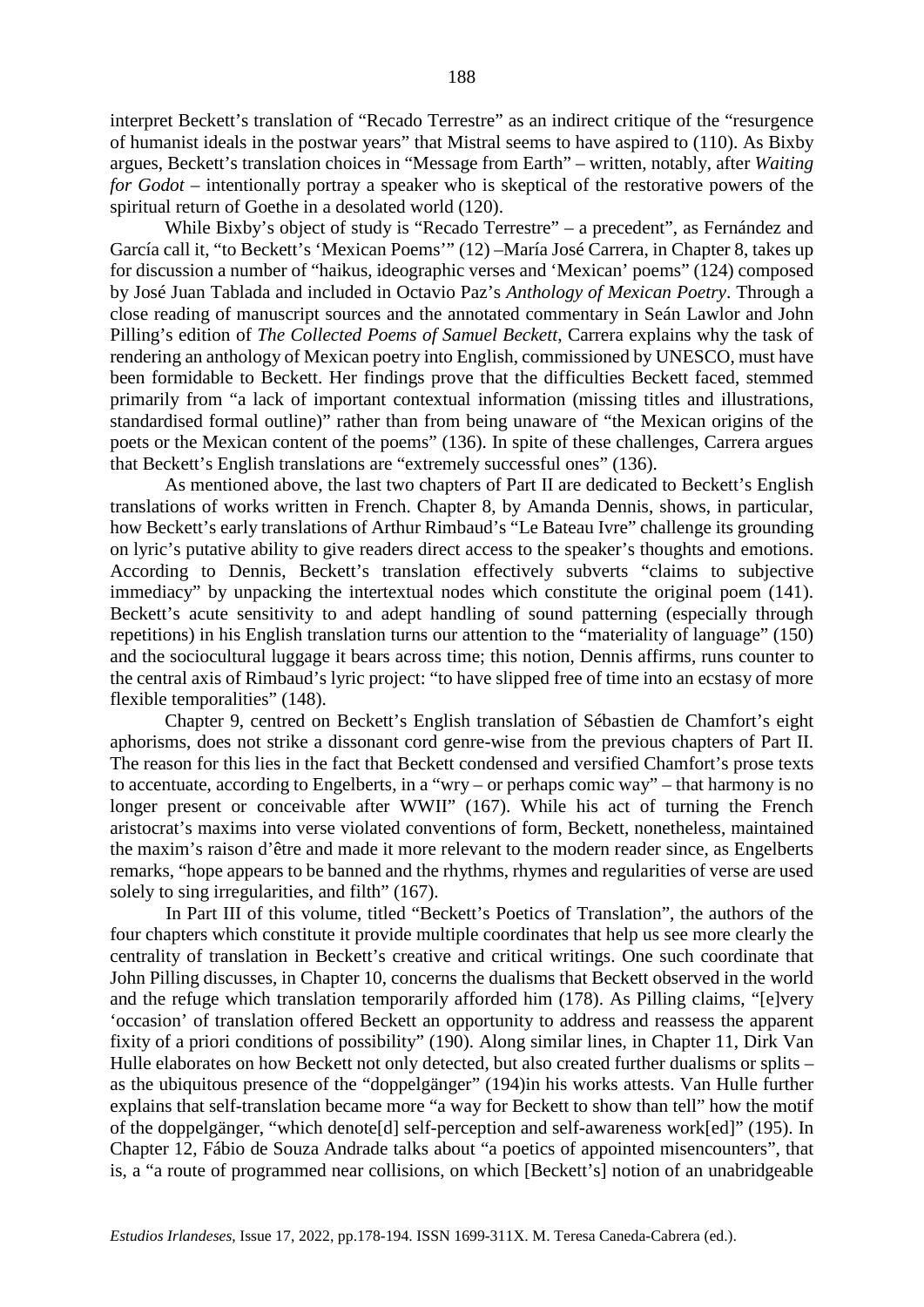gap between perception and expression, language and experience, subject and object […] builds up" (210). However, for de Souza Andrade when (self-)translation is viewed through the lens of such poetics, it becomes a vehicle for "continuous recreation [and] autographic selfrectification" (210). In Chapter 13, Martin Schauss looks at translation from the perspective of Beckett's political reaction against nationalistic attempts to appropriate language and asserts that "translation and Beckett's multilingualism play a key role in registering the very problem of politics in his work, displacing the already unstable cultural referents once over" (233).

In the second collection of essays, *Translating Samuel Beckett around the World*, the editors, José Francisco Fernández and Pascale Sardin, clearly build upon the core premises which underpin the composition of the other volume. The establishment of such common ground strengthens one of the editors' main arguments that "the intermediate space in Beckett's writing" – caused, as discussed above, by the incessant bidirectional motility of words among languages – "is, in fact, occupied by the languages and cultures of the world, all of them effectively contributing through translation to creating that far distant murmur which is so familiar to readers of his work" (xv). According to the editors, the proliferation of that "far distant murmur" brought about by the translation of a Beckett text into a "third language" would correspond with the technique of "estrangement" (xv) which he employed extensively in his writings after switching to French.

Although Fernández and Sardin acknowledge that there have been earlier forays into the ways Beckett's oeuvre has been received worldwide – *The International Reception of Samuel Beckett* (2009) is mentioned as such an exemplary title – their volume of essays manages to reveal new research horizons; for instance, by showing "the linguistic and sociocultural challenges of translating Beckett into languages other than French, English and German"; by accentuating the role which "Beckett's friendships with some translators" played in "shap[ing] the landscape of translation of his work in some languages" (xiv); or by indicating that the success of a foreign author is dependent upon the existence of a democratic state as well as a receptive "publishing industry" and individuals who are willing to actively support avant-garde practices (xiii).

Even a brief overview of the way the book is structured evinces the different research territories that have been opened for the first time or that have been traversed under a new light. Specifically, the essays are separated into three sections according to Beckett's reception: in Northern Europe (Iceland, Sweden and the Netherlands); in Southern Europe and South America (Spain, Italy, Argentina and Brazil); and finally, in the Middle-East and Asian countries (Turkey, Israel, Pakistan, India, and China). Moreover, the appendices at the end of each paper, which chronologically register Beckett's works which were mainly translated into the language under investigation, constitute an invaluable reference source for further comparative studies in the future.

These two volumes undoubtedly stand out from earlier works which also deal with the translation and reception of Samuel Beckett's texts worldwide. Despite their different aims, both *Samuel Beckett and Translation* and *Translating Samuel Beckett around the World* carve new research paths. In addition, when read together, one finds intriguing connections which may encourage new collaborations between scholars. To give one brief example, Pim Verhulst in chapter 5 of *Samuel Beckett and Translation* emphasises the need for more research on Beckett's collaborative self-translations. This is an issue that Onno Kosters partially addresses in chapter 3 of *Translating Samuel Beckett around the World* by showing that Beckett's friendship with Jacoba van Velde had a great impact on the translation history of his works in the Netherlands. What this last example also implies is that the methodological paradigms, deriving from Genetic Translation Studies would be extremely useful in critically reassessing the translation histories and reception of Beckett's works in countries beyond the ones already covered.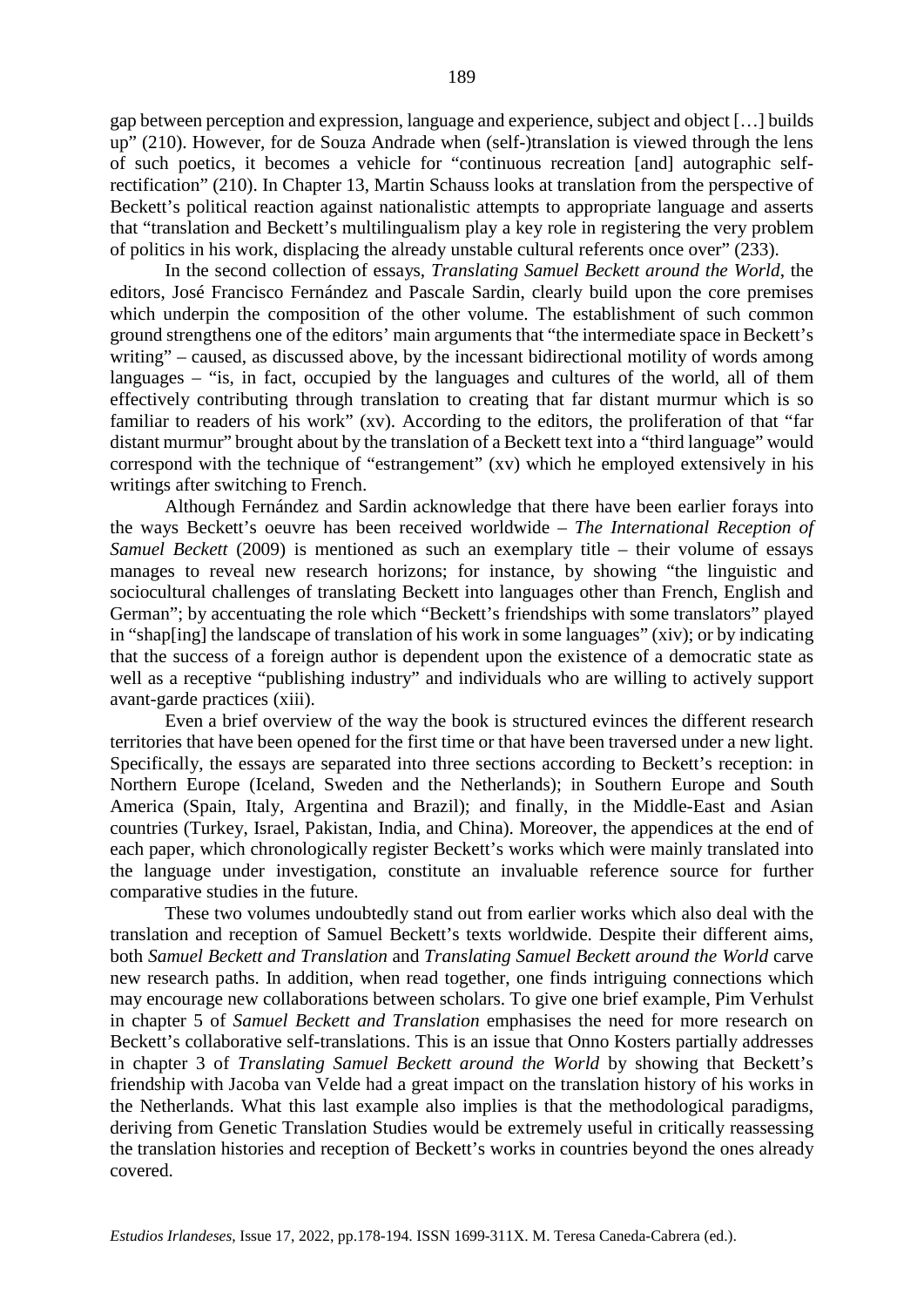#### **Works Cited**

- Feldman, M. and Nixon, M. eds. (2009). *The International Reception of Samuel Beckett*. Continuum.
- Louar, N., and Fernández, J. F. (2018). "Introduction." *Samuel Beckett Today /Aujourd'hui*, 30(1): 3-4. doi:<https://doi.org/10.1163/18757405-03001012>
- Mooney, Sinéad (2011). *A Tongue Not Mine: Beckett and Translation.* Oxford: Oxford University Press.

**Irene Papakyriakou** holds an MA in English and Comparative Cultural Studies with specialization in Early Modern English Literature by the University of Cyprus. She is an adjunct lecturer at the University of Nicosia's Centre of Modern Languages and conducts independent research on the reception of Samuel Beckett's works in Greece and Cyprus. In May 2019, she presented a paper at the 5<sup>th</sup> International Conference of the Samuel Beckett Society (University of Almería) titled, "Switching from 'Dhemotiki' to 'Pseudo-katharevousa': Christine Tsingos and Kostis Skalioras's 1967 translation of Samuel Beckett's *Endgame*".

#### [irenepap999@gmail.com](mailto:irenepap999@gmail.com)

*Samuel Beckett. Sin/Sineidad* Edited and translated by José Francisco-Fernández and Loreto Casado Madrid: Árdora Ediciones, 2021. 127 pp. ISBN: 978-84-88020-67-3

**Reviewer:** Bernardo Santano-Moreno (University of Extremadura)

"To exhaust the inessential" defines much of Samuel Beckett's attitude to literary creation. A gifted linguist who graduated first in his year in French and Italian, his way of writing shows his ability and playfulness to manipulate language, which he understands a mantic instrument. S. Becket was awarded the 1969 Nobel Prize in Literature ". . . for a body of work that in new forms of fiction and the theatre, has transmuted the destitution of modern man into his exaltation"<sup>[1](#page-12-0)</sup>. As Francisco Pérez Navarro has pointed out: "Beckett was able to portray like nobody else the deep, dark pessimism of humanity in its disintegration process"<sup>[2](#page-12-1)</sup>. Beckett, a singular author among the most unique writers, produced a copious literary corpus in both French and English, and successfully cultivated very different genres: novel, poetry, theatre, essay, radio, television, etc. As the publication of *Sin/Sineidad* (*Sans/Lessness*) by J. F. Fernández and L. Casado demonstrates, the interest in his works among academics and the general reading public remains very much alive in the twenty-first century.

*Sans/Lessness* has the reputation of being one of the most enigmatic and challenging of Beckett's creations. Originally written in French in 1969, and later translated into English in 1970 by Beckett himself, this work is generally considered a prose fragment, although for some

<span id="page-12-0"></span> <sup>1</sup> Nobel citation from the Swedish Academy quoted by Julian A. Garforth, "Samuel Beckett", in *Dictionary of Literary Biography. Nobel Prize Laureates in Literature*, Detroit, Thomson Gale, 2006, vol. 329, 73.

<span id="page-12-1"></span><sup>2</sup> In "Prólogo" to *Obras escogidas*, Madrid, Aguilar, 1978, ix, my translation into English here and later.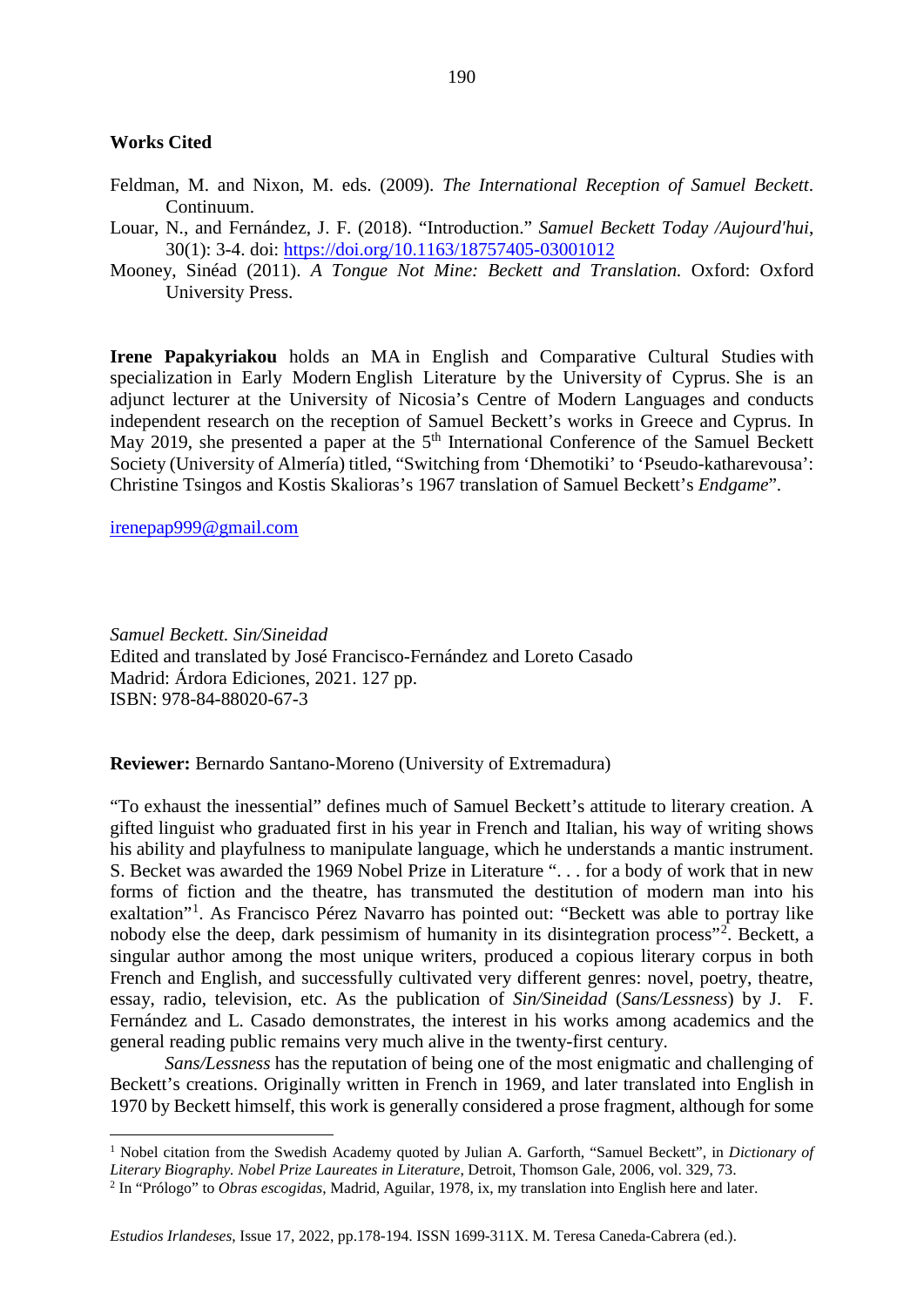scholars, it is on the verge of poetry. Several critics have also established certain connections between the experimental musician John Cage (1912-1992), who achieved notable recognition in the 1960s, and Beckett himself. While it is true that there is no evidence that they ever met personally, other artists, such as the composer Philip Glass, have drawn parallels between Beckett and Cage and have considered them as sources of inspiration for his own work. In this sense, recent critics have pointed out that there are strong similarities between Beckett's interests in experimental art, and particularly in *Texts for Nothing* (1950-52), *Sans/Lessness*, and John Cage's treatment of silence<sup>[3](#page-13-0)</sup>.

The translation into Spanish (directly from the French text), by Félix de Azúa, has been available since 1972 (*Sin* seguido de *El despoblador*. Barcelona, Tusquets), when it appeared together with *El despoblador* (*Le Dépeupleur*, published in 1966 was translated into English by Beckett as *The Lost Ones* in 1972). This edition coincided in time and editorial formula with the Italian one, published in Turin (1972) under the title of *Senza e Lo Spopolatore*, translated by Renato Oliva. The Spanish edition was later reprinted in 198[4](#page-13-1) and 1997<sup>4</sup>. In his succinct introduction to the Spanish version Félix de Azúa describes the complex task of the process of translation by explaining that few of Beckett's texts are so difficult, and so interesting at the same time, as *Sans*. According to Azúa, most difficulties arise from what he refers to as the "singular" rhythm of the French original (7).

The new edition and translation of *Sans/Lessness* not only supersedes the previous one by Azúa, but it is also novel in several respects. It presents a brief but elucidating introduction, a note on the translation with some relevant remarks on the general attitude towards the source texts, and a bibliography of works cited. The edition itself is a trilingual text in four different versions, the languages being French, English and Spanish, but each source text (we may regard both the French and English texts as originals) is accompanied by its own direct rendition into Spanish. The two Spanish texts are therefore somewhat different. The author of the translation from the French version into Spanish is L. Casado Candelas (University of the Basque Country) an expert in French studies and Beckett. The translation from the English text is by J. F. Fernández-Sánchez (University of Almería) one of the most credited scholars in the field of Beckett's studies in Spain.

This edition is also accompanied by a well-grounded introduction by J. F. Fernández in which he points out that in the essence of this work lays a paradox. On the one hand, J. F. Fernández says, the text is "very ethereal, metaphysical and clean" (9), but on the other, at the same time, it is a "decisively physical text with … conspicuous, precise and exact material features of composition (10). As Beckett himself explained, *Sans/Lessness* follows in the wake of two previous works, *Imagination Dead Imagine* (1965), and *Bing*, a 908-word-long text in French which Beckett himself later translated into English under the title of *Ping*. Beckett summarized its theme as "the collapse of such refuge as that last attempted in *Ping* and with the ensuing situation of the refugee" (Garforth 2006: 82). The words in both *Ping* and *Sans/Lessness* are plain, and the punctuation is sober, which makes *Sans/Lessness*, according to Ruby Cohn, "…perhaps Beckett's most difficult piece to read as *narrative*" (2001: 306, italics mine), as J. F. Fernández also agrees (10). In the last phase of Samuel Beckett's literary

<span id="page-13-0"></span> <sup>3</sup> Jackson B. Smith (2020) "'On' or 'for' *Nothing/Rien*: Nothing, Silence and Noise in Samuel Beckett and John Cage", *Symposium: A Quarterly Journal in Modern Literatures*, 74:3, 168-181. See also Rosa María Rodríguez Hernández (2008) "La influencia de Samuel Beckett en la Música Contemporánea", *Itamar. Revista de investigación musical: territorios para el arte*, 1, 95-110. Other areas where Beckett's influence have been remarkable are dealt with in section IV, "Towards an Aesthetics of Lessness: Resisting the Imaginary", particularly chapter 12, "Beckett, Gidal and Lessness", in Angela Moorjani's *The Aesthetics of Loss and Lessness*, New York: Palgrave, 1992, 196-208.

<span id="page-13-1"></span><sup>4</sup> For a detailed analysis of Samuel Beckett's works in Spanish, see: Nuria Fernández-Quesada, José Francisco Fernández Sánchez and Bernardo Santano Moreno, *Samuel Beckett en Español. Bibliografía Crítica de las Traducciones de su Obra*, Almería, Universidad de Almería, 2019.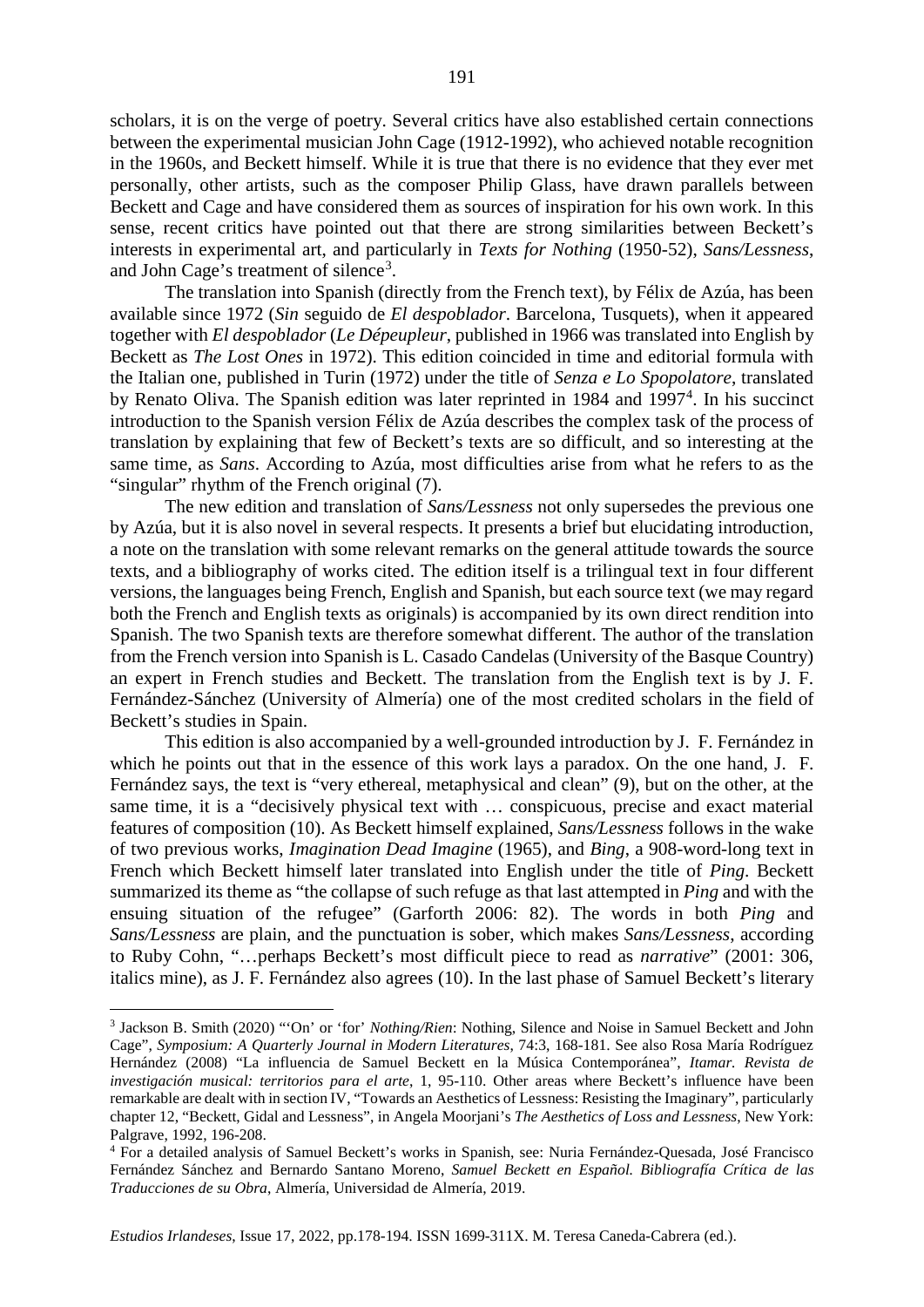career, according to Fernández, "… after a life reducing everything to the essential, without any further consideration Beckett gets rid of what he considers the falsehood that surrounds literature and focuses on reflecting inner worlds and mental states with little connection to a recognizable reality" (10-11); however, "the text oozes lyricism and preoccupation for its visual impact" (11).

The introduction clarifies the method used by Beckett in the process of composition of *Sans/Lessness*. As is already well-known by scholars, Beckett wrote 60 sentences (the number of seconds in a minute or minutes in an hour – according to Ruby Cohn (2001: 305), which are repeated giving a total of 120 sentences. They are distributed in 24 paragraphs (the number of hours in a day and limiting – as Ruby Cohn says – the number of sentences to a paragraph being limited to seven, the number of days in a week (305)). J. F. Fernández rightly emphasises Beckett's resource to mathematics "… in his relentless search for new forms of expression breaking away from linear narrative", since he always thought that this "diverted attention from what the words really hide" (13) in an endless attempt to make sense. J. F. Fernández brilliantly summarizes the challenge presented by Beckett in this piece as: "To create a narrative with no logical sequence, only governed by chance, but which at the same time was a beautiful text, full of meaning and highly evocative" (13).

Another relevant aspect that stems from the present trilingual edition is that both J. F. Fernández and L. Casado have provided a remarkable tool for scholars in order to explore another area of research which might have been somewhat neglected in Beckettian studies: the area of self-translation<sup>[5](#page-14-0)</sup>. As an example of the complex process of composition-translationrecreation, the first passage might be used to illustrate how Beckett worked and reworked his own text in the process of self-translation. Drawing on all this, the Spanish versions also show how the two translators, whose target texts stem from two different source texts, however created by the same (Beckett's) mind, had to deal with the different nuances of the words chosen by the author. The very first sentence in the French original reads: *Ruines vrai refuge enfin vers lequel d'aussi loin par tant de faux.* This appears in English with some very visible modifications: *Ruins true refuge long last towards which so many false time out of mind.* It becomes quite obvious that the English text, which is the second original, shows the addition *so many* and *time out of mind,* an addition that clearly represents Beckett's own correction of the original idea. Obviously, the Spanish versions of these two source sentences show differences which necessarily imply divergences in meaning. In this respect, a comparison of L. Casado's interpretation of the French sentence and J. F. Fernández's of the English one reveals the complexity of the rendering process for both translators. Casado's version reads: "Ruinas refugio seguro por fin hacia el que de tan lejos por tanto falso". On the other hand, Fernández's version of the same sentence from the English source text is: "Ruinas verdadero refugio por fin hacia el que un gran número tiempo impostor ni un recuerdo". It is evident that the French adjective "vrai" is equivalent to the English adjective "true"; however, both texts in Spanish offer somewhat different alternatives thus mirroring Beckett's linguistic playfulness . For Casado "vrai" is "seguro", and for Fernández "true" is "verdadero". The fact that the French original itself does not include semantic references to "so many" ("un gran número"), "time" ("tiempo") or "out of mind" ("ni un recuerdo") highlights Beckett's concern with variations in the possible interpretative range of the semantic contents of the words.

<span id="page-14-0"></span> <sup>5</sup> One of the first and stimulating essays on Beckett's self-translation is Ruby Cohn's essay entitled "Samuel Beckett Self-Translator", *PMLA*, 1961, vol. 76, no. 5, pp. 613-621. Other relevant articles on the subject are: Michèle Praeger, "Self-Translation as Self-Confrontation: Beckett's 'Mercier et/and Camier'", *Mosaic: An Interdisciplinary Critical Journal*, 1992, vol. 25, no. 2, pp. 91-105; Sarah E. Cant, "In Search of 'Lessness': Translation and Minimalism in Beckett's Theatre", *Forum For Modem Language Studies*, 1999, vol. xxxv, no. 2, pp. 138-157, and also Mary Ann Caws, "Samuel Beckett Translating", *Samuel Beckett Today / Aujourd'hui* , 1999, vol. 8, *Poetry and Other Prose / Poésies et Autres Proses*, pp. 43-57.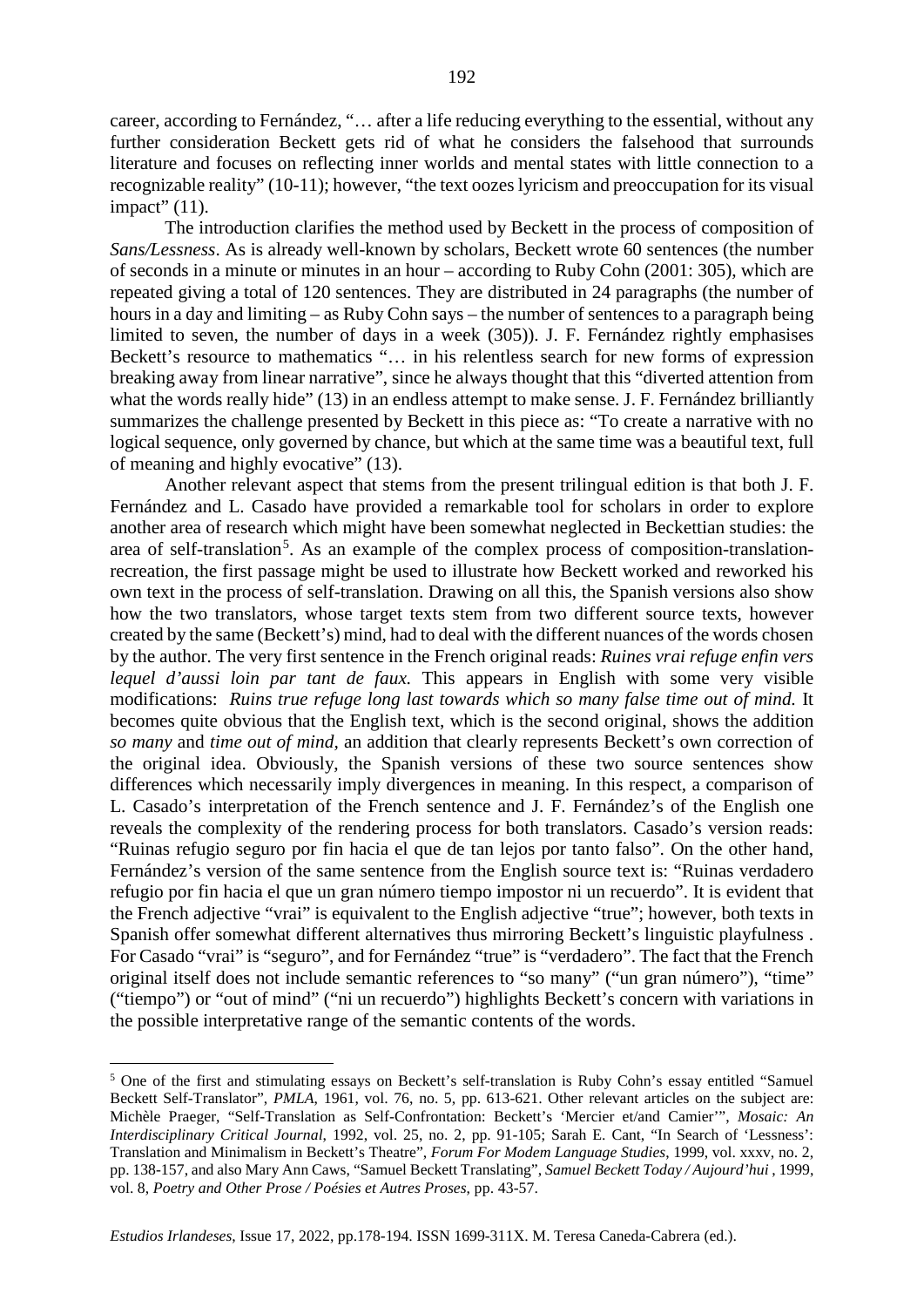These modifications are of the utmost importance when dealing with Beckett and with such a complex text as *Sans/Lessness* even if this refers only to the first sentence of the first passage. The rest of the text deserves a close scrutiny which, no doubt, will offer significant conclusions. These variations make us think of Beckett's conception of writing in French and English. As he once said to the critic Lawrence E. Harvey, "French represented a form of weakness by comparison with his [Beckett's] mother tongue. Besides, English because of its very richness holds out the temptation to rhetoric and virtuosity, which are merely words mirroring themselves complacently, narcissus-like" (1970: 196).

There is much to celebrate in this unprecedented Spanish edition of Beckett's *Sans/Lessness*, not least the editors' effort at bringing together the two original texts and making accessible their corresponding Spanish versions to scholars and general readers alike. Ultimately, *Sin/Sineidad* appropriately reflects on translation as an act of creative transference (a reflection which is extremely relevant in order to approach the study of Beckett's selftranslations) thus opening new ground for research and debate in the field.

### **Works Cited**

- Cant, Sarah E. (1999). "In Search of 'Lessness': Translation and Minimalism in Beckett's Theatre." *Forum For Modem Language Studies*, vol. xxxv, no. 2: 138-157.
- Caws, Mary Ann (1999). "Samuel Beckett Translating." *Samuel Beckett Today/Aujourd'hui*, vol. 8, *Poetry and Other Prose/Poésies et Autres Proses*: 43-57.
- Cohn, Ruby (2001). *A Beckett Canon*. Ann Arbor: University of Michigan Press. \_\_\_\_\_ (1961) "Samuel Beckett Self-Translator." *PMLA*, vol. 76, no. 5: 613-621.
- Fernández-Quesada, Nuria, José Francisco Fernández-Sánchez and Bernardo Santano-Moreno (2019). *Samuel Beckett en Español. Bibliografía Crítica de las Traducciones de su Obra*. Almería: Universidad de Almería.
- Garforth, Julian A. (2006). "Samuel Beckett." *Dictionary of Literary Biography. Nobel Prize Laureates in Literature*. Detroit: Thomson Gale, vol. 329: 73.
- Harvey, Lawrence E. (1970). *Samuel Becktt: Poet and Critic*. Princeton: Princeton University Press.
- Moorjani, Angela (1992). *The Aesthetics of Loss and Lessness*. New York: Palgrave.
- Praeger, Michèle (1992). "Self-Translation as Self-Confrontation: Beckett's 'Mercier et/and Camier'." *Mosaic: An Interdisciplinary Critical Journal*, vol. 25, no. 2: 91-105.
- Rodríguez-Hernández, Rosa María (2008). "La influencia de Samuel Beckett en la Música Contemporánea." *Itamar. Revista de investigación musical: territorios para el arte*, 1: 95-110.
- Smith, Jackson B. (2020). "'On' or 'for' *Nothing/Rien*: Nothing, Silence and Noise in Samuel Beckett and John Cage." *Symposium: A Quarterly Journal in Modern Literatures*, 74:3: 168-181.

**Bernardo Santano-Moreno** is a senior lecturer in English literature at the University of Extremadura. His main fields of research are the language and the literature of Medieval England and translation. His publications include translations into Spanish of W. Shakespeare's *Sonnets* (Acantilado, 2013) in metrical form; W. Blake's *Prophetic Books*, 2 vols. (Atalanta, 2014-2015); *Beowulf* (Cátedra, 2019); W. Faulkner's *Absalón, Absalón!* (Cátedra, 2020); an anthology of Alice Dunbar-Nelson's Works in prose and verse (Cátedra: 2021). In the area of